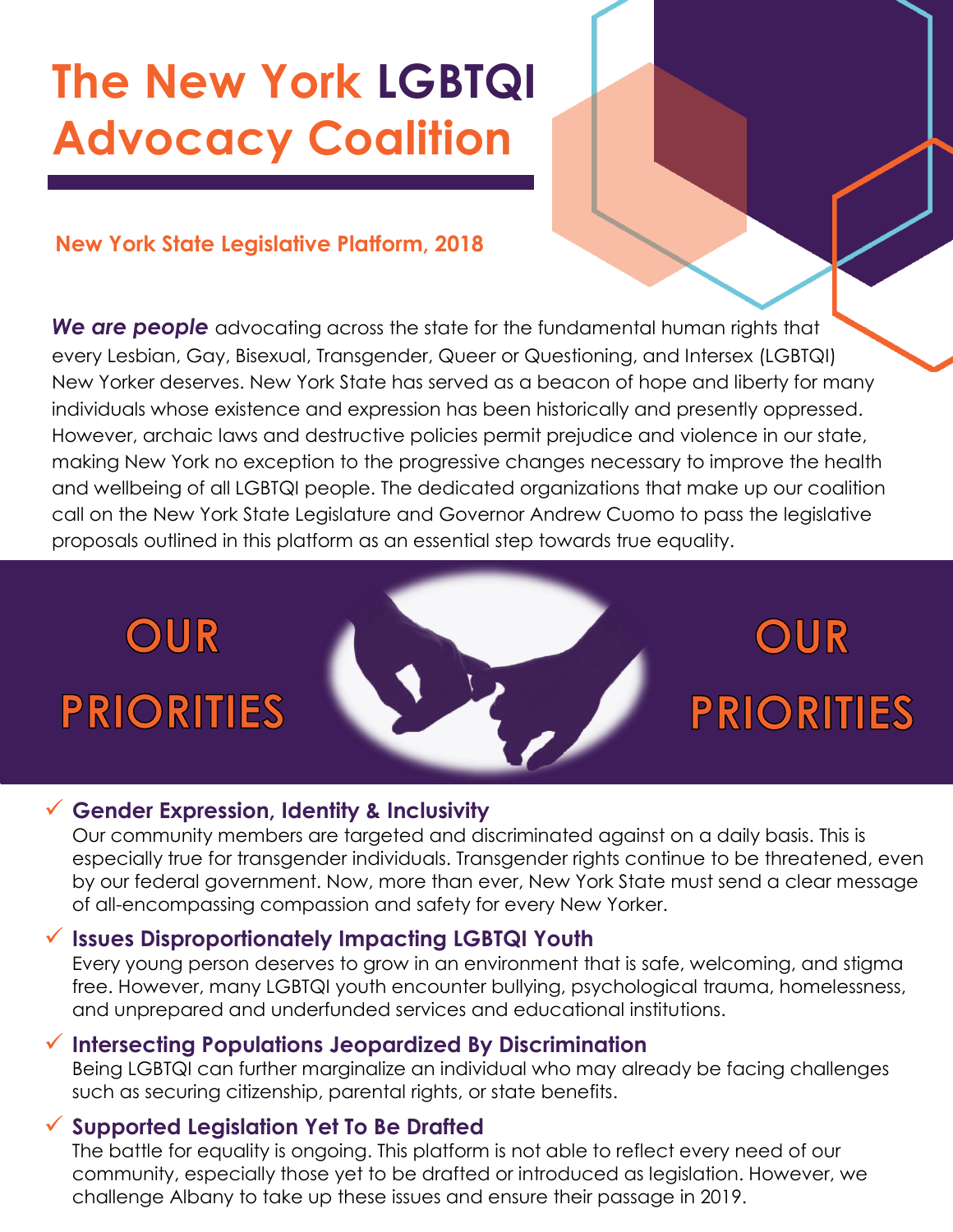### **Gender Expression, Identity & Inclusivity**

#### **Dignity & Safety for All Drivers**

Having identification (ID) that recognizes the full spectrum of our humanity is a huge step towards ensuring the dignity and safety of all drivers. This act would amend the vehicle and traffic law, in relation to the designation of sex by applicants for driver's licenses and learner's permits. Following this amendment options shall include "MALE", "FEMALE" and "X", for any applicants who do not identify as male or female. *Assembly: Ortiz (A8524), Senate: Hamilton (S7441)*

#### **Expanding Gender Neutral Restrooms In All Public Spaces**

Whether in their own homes or in public spaces, everyone should have the opportunity to express themselves and live authentically. A bathroom should not limit that expression or serve as a trigger for people who enter them. All single occupancy bathroom facilities located in public places (including but not limited to schools, restaurants, mercantile establishments, and state-owned buildings) shall be designated as gender neutral for use by no more than one occupant at a time or for family or assisted use. *Assembly: O'Donnell (A6500A), Senate: Lanza (S5993A)*

---------------------------------------------------------------------------------------------------------------------------------------------

---------------------------------------------------------------------------------------------------------------------------------------------

#### **Gender Expression Non-Discrimination Act (GENDA)**

In order to preserve New York's staunch commitment to human rights, creating protections around one's identity and gender expression is crucial. GENDA would add "gender identity or expression" to the language of the existing NYS Human Rights Law (NYS Executive Law, Article 15) that protects against discrimination in the areas of employment, health care, housing, public transportation, public accommodations, and credit. *Assembly: Gottfried (A3358), Senate: Hoylman (S7010)*

---------------------------------------------------------------------------------------------------------------------------------------------

#### **Preserving Justice & Banning "Panic" Defense**

One's oppressive attitudes and rash actions towards LGBTQI people should never be used as justification for violence. This bill limits the extreme emotional disturbance affirmative defense, otherwise known as the gay and/or trans panic defense, by removing the discovery, knowledge or disclosure of the victim's sexual orientation or gender identity as an affirmative defense in cases of second degree murder. *Assembly: O'Donnell (A5001), Senate: Hoylman (S50)*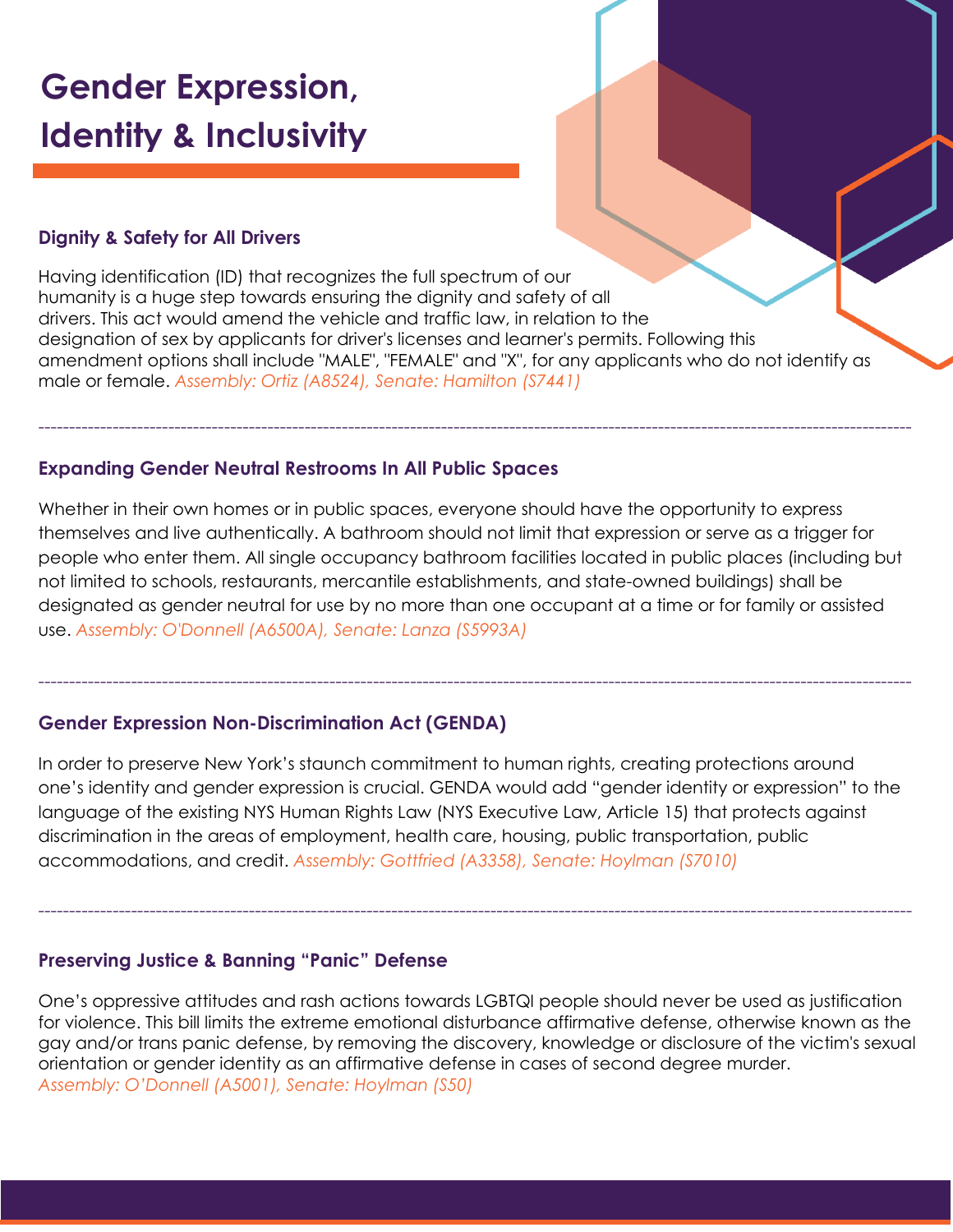## **Issues Disproportionately Impacting LGBTQI Youth**

#### **Addressing Cyberbullying in Schools**

People who identify or are perceived as LGBTQI are often targets of violence. Internet spaces are no exception to these incidences. This legislation establishes a task force of parents, students, school administrators, and community leaders to explore the impact of cyberbullying in New York State, and to offer ways that school districts can effectively implement cyberbullying policies. *Assembly: Barrett (A9846), Senate: Kaminsky (S7678)*

#### **Banning Conversion Therapy**

Conversion therapy is a harmful and widely discredited form of "treatment" that is designed to change an individual's sexual orientation. Already banned in 6 states and DC, this legislation would prohibit mental health professionals from practicing conversion therapy with patients under the age of 18, with the purpose of changing their sexual orientation. *Assembly: Glick (A03977), Senate: Hoylman (S263)*

---------------------------------------------------------------------------------------------------------------------------------------------

---------------------------------------------------------------------------------------------------------------------------------------------

#### **Competency Training for Agencies Serving LGBTQI Youth**

The health and wellbeing of LGBTQI youth experiencing homelessness is further jeopardized when interacting with agencies that are unprepared to serve their unique needs. This bill requires that all employees of programs providing care to runaway and/or homeless youth complete training providing instruction (like terminology, addressing homophobia in shelters, confidentiality, etc.) in issues pertaining to LGBTQI youth. *Assembly: Ortiz (A2662), Senate: Hoylman (S277)*

---------------------------------------------------------------------------------------------------------------------------------------------

#### **Improving School Gender Policies**

All students deserve an educational environment that is safe, welcoming, and free of stigma, and discrimination. This legislation requires the board of education and the trustees or sole trustee of every school district to establish policies and procedures regarding the treatment of transgender and gender non-conforming students. *Assembly: No Sponsor, Senate: Hoylman (S4843)*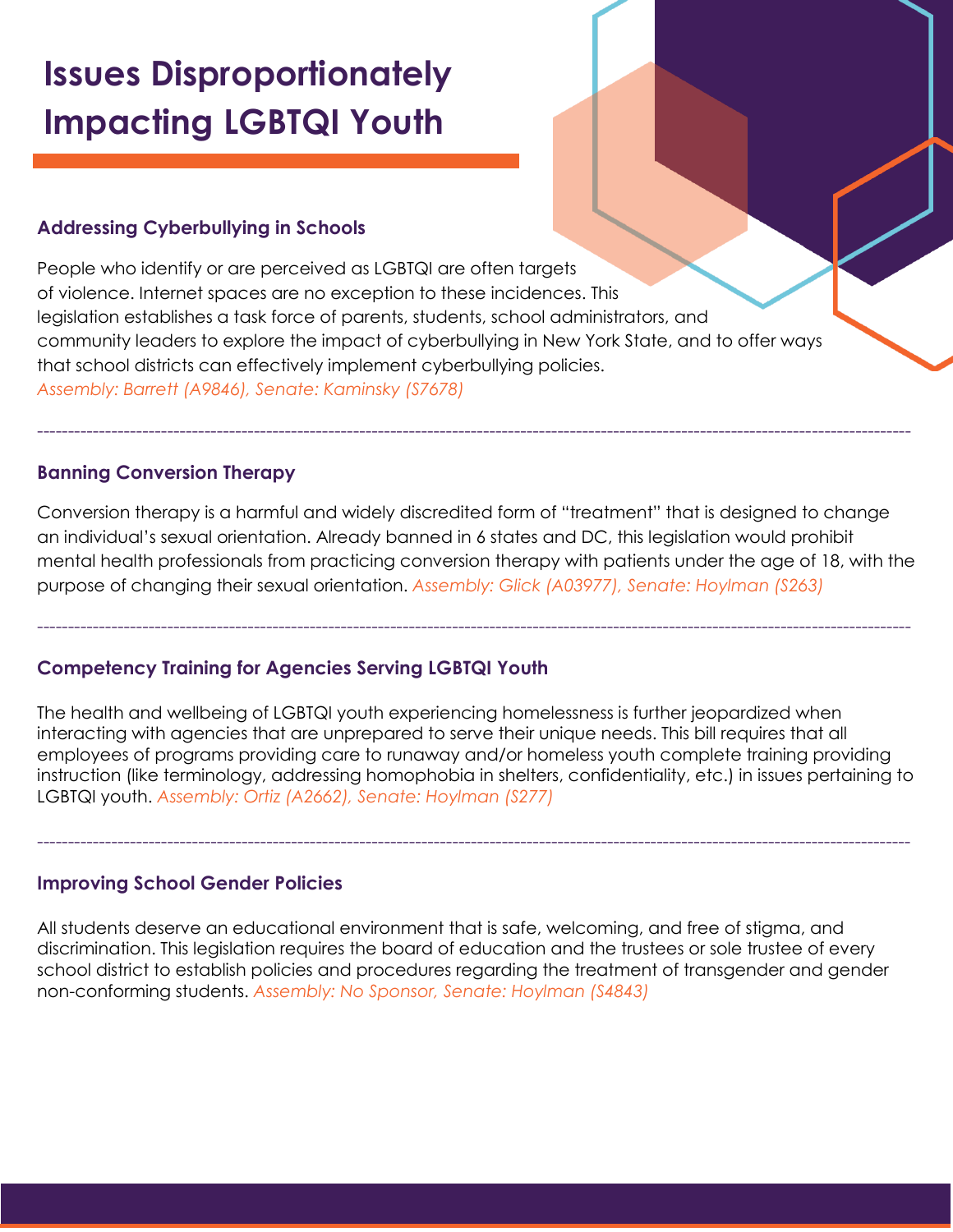## **Intersecting Populations Jeopardized By Discrimination**

#### **Creating Protections for LGBTQI Immigrants**

All across the nation the immigrant community is under constant attack. These occurrences are exacerbated for individuals who are callously categorized as "unskilled" workers, people of color, survivors of violence, people who identify as LGBTQI, and other groups facing oppression. We have a human obligation to protect the rights and wellbeing of all people. The Liberty & DREAM Acts are critical steps towards assuring fair and just treatment for every New Yorker.

#### **Main Components of the NYS Liberty Act:** *Assembly: No Sponsor, Senate: Serrano (S4075A)*

This act includes various measures designed to foster positive relations between government agency officials and individuals living in the state, prohibits NYS and local law enforcement from acting based on suspected federal immigration status and prohibits these officials from performing immigration-related duties reserved for federal officials, limits unnecessary questioning and collection of information concerning one's immigration status, addresses when a civil immigration warrant should be acted on by state law correctional authorities, assures due process by providing a right to assigned legal counsel for immigrants who are unable to afford counsel and who are subject to deportation proceedings, and complies with federal law, and assures fair and just treatment for all people living in NYS.

#### **Main Components of the NYS DREAM Act:** *Assembly: De La Rosa (A09605), Senate: Peralta (S471A)*

This act would create a DREAM fund and commission in order to advance educational opportunities for children of immigrants by providing college scholarships, eliminating potential financial obstacles to obtaining State financial aid, extending the opportunities for undocumented students to attend and receive benefits for higher education institutions, and eliminating barriers to save for education expenses by allowing immigrant families to open accounts under the NYS College Tuition Savings Program.

---------------------------------------------------------------------------------------------------------------------------------------------

#### **Enhancing Data & Understanding of LGBTQI New Yorkers**

While LGBTQI people in this state share geographical and cultural commonalities, they also experience diverse social, educational, health, and economic differences that are unique to their life experiences. Given the diversity of the population, separating data for these areas of the population and making the data publicly accessible is critical for enhancing our state's understanding of the needs and experiences of LGBTQI people. *Assembly: Bronson (A8344), Senate: Hoylman (S41)*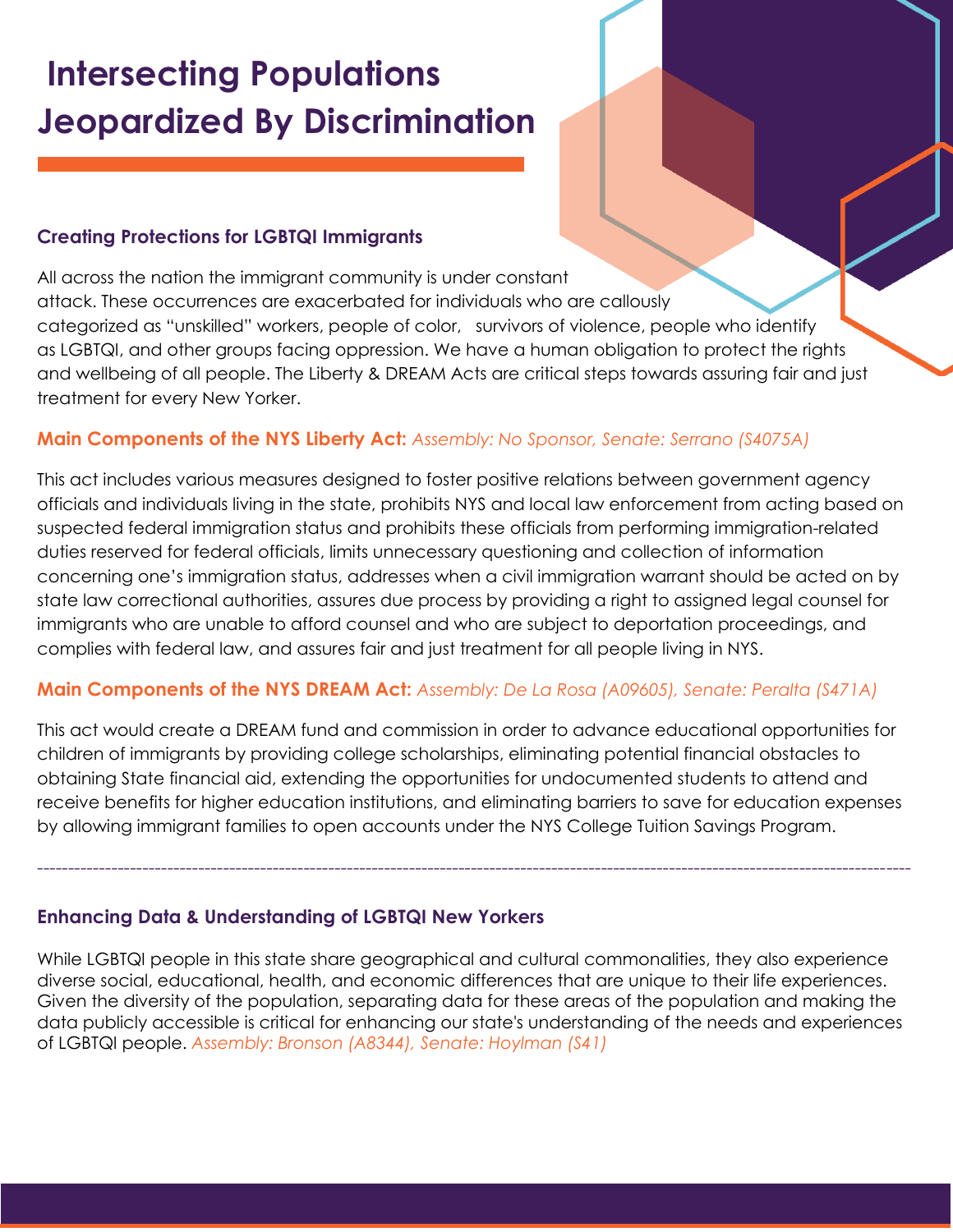## **Intersecting Populations Jeopardized By Discrimination**

#### **Extending Supplier Diversity In NYS Business Contracts**

The New York State Supplier Diversity Act establishes a new Division of Supplier Diversity within the Office of General Services to encourage greater diversity in New York State's procurement process by ensuring equal access to contracting opportunities for certified LGBT-owned small businesses. This Act would make New York the first state to legislatively establish a comprehensive, statewide program to provide traditionally underrepresented small businesses with greater economic opportunity. *Assembly: Bronson (A2165), Senate: Hoylman (S55)*

#### **Preserving Parental Custody Rights**

As the law currently stands, in divorce proceedings some judges have denied a person's right to pursue medically approved gender affirming surgical procedures if they wished to get custody of a child. This bill would amend the the domestic relations law to state that in child custody cases the judge shall not hold a parent's custody rights hostage by prohibiting the parent from undergoing gender affirming surgery as a condition of receiving custody. *Assembly: No Sponsor, Senate: Hoylman (S97)*

---------------------------------------------------------------------------------------------------------------------------------------------

---------------------------------------------------------------------------------------------------------------------------------------------

#### **Protecting Pathways to Parenting via Surrogacy**

Deemed as unenforceable in NYS, many same-sex couples and couples with fertility challenges are currently forced to leave the state to have a child via compensating a gestational carrier (i.e. a person that carries a pregnancy but has no genetic link to the resulting child). The Child-Parent Security Act lifts the current ban on surrogacy contracts and seeks to legalize gestational carrier arrangements. *Assembly: Paulin (A6959A), Senate: Hoylman (S17A)*

---------------------------------------------------------------------------------------------------------------------------------------------

#### **Restoring Honor of LGBTQI Veterans**

At least 53 state benefits are directly contingent upon a veteran's discharge status, potentially disqualifying veterans from accessing these resources if they were discharged due to sexual orientation or gender identity. The Restoration of Honor Act would make veterans who were discharged due to their sexual orientation or gender identity eligible for programs, services, and benefits available at the state level. *Assembly: Buchwald (A1243), Senate: Hoylman (S51)*

---------------------------------------------------------------------------------------------------------------------------------------------

#### **Strengthening NYS' Commitment To Marriage Equality**

The passage of the Marriage Equality Act ensured that all married couples are treated equally in all respects under the law. Staying true to this commitment, this bill makes technical corrections to the Estates, Powers and Trusts Law (EPTL) and the Surrogate's Court Procedure Act (SCPA) to better reflect the provisions of The Marriage Equality Act; especially concerning same sex marriages and their children in dispositions of estates. *Assembly: O'Donnell (A3387), Senate: Hoylman (S262)*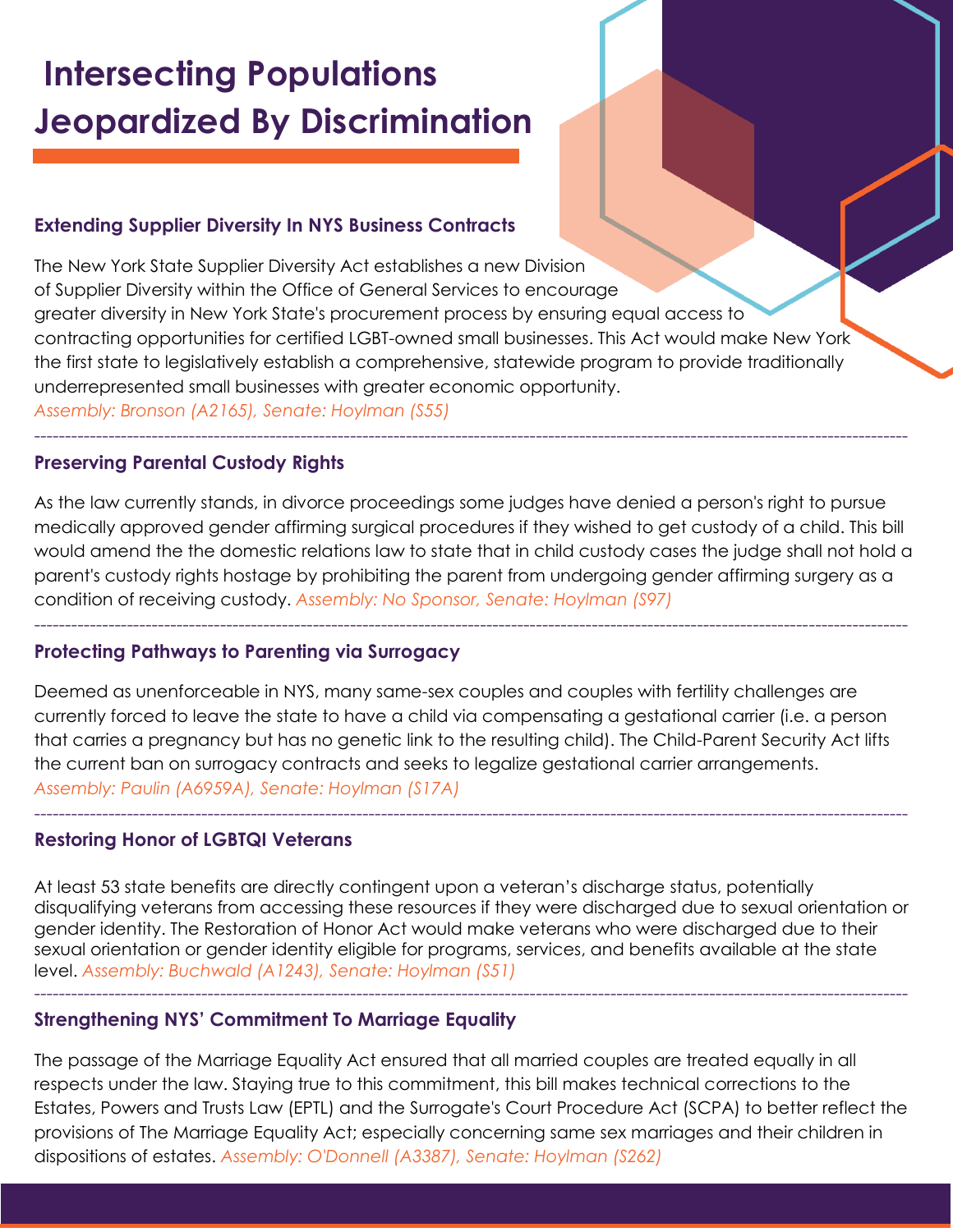### **Supported Legislation Yet To Be Drafted**

#### **Comprehensive Sexuality Education**

Comprehensive sexuality education covers critical topics including consent, healthy relationships, accessing health services, and the use of technology and social media in intimate relationships. Importantly, by including lesbian, gay, bisexual, queer, transgender and gender non-conforming students in each topic, comprehensive sexuality education is critical to shifting stigma and changing norms, attitudes, and behaviors. We support comprehensive, age-appropriate, evidence-based K-12 sexuality education that meets the National Sexuality Education Standards for all New York youth.

---------------------------------------------------------------------------------------------------------------------------------------------

#### **Creating Authority for Birth Certificate Changes**

In order to issue a new birth certificate with a gender change many states require a court order. Although New York judges can issue a name change order, there is no provision specifically granting judges the authority to order the reissuance of a birth certificate or a gender change. We encourage the passage of legislation that amends the Human Rights Law to explicitly allow a New York court to order a birth certificate be reissued to reflect a corrected gender marker.

---------------------------------------------------------------------------------------------------------------------------------------------

#### **Elder Employment Opportunities**

LGBTQI elders face employment barriers and discrimination in the workforce as they age—both as older people and as LGBTQI people. To help address this New York State should invest in employment support for LGBTQI older adults, including workforce development and job readiness programs.

---------------------------------------------------------------------------------------------------------------------------------------------

#### **Housing Provider Training**

LGBTQI seniors have no reliable way of identifying comfortable, safe, and dignifying residences to live in. New York State needs legislation that requires training to improve cultural competency of aging for housing providers working with LGBTQI older adults.

---------------------------------------------------------------------------------------------------------------------------------------------

#### **Long-Term Care Protections**

Passage of a LGBTQI Long-Term Care Residents' Bill of Rights, updating New York's Elder Law to accommodate the rights and needs of LGBTQI elders in long-term care facilities. The bill would make it unlawful for these facilities to take certain actions based on a person's actual or perceived sexual orientation, gender identity, gender expression, or HIV status.

### **We call on Albany to champion these issues and ensure their future passage**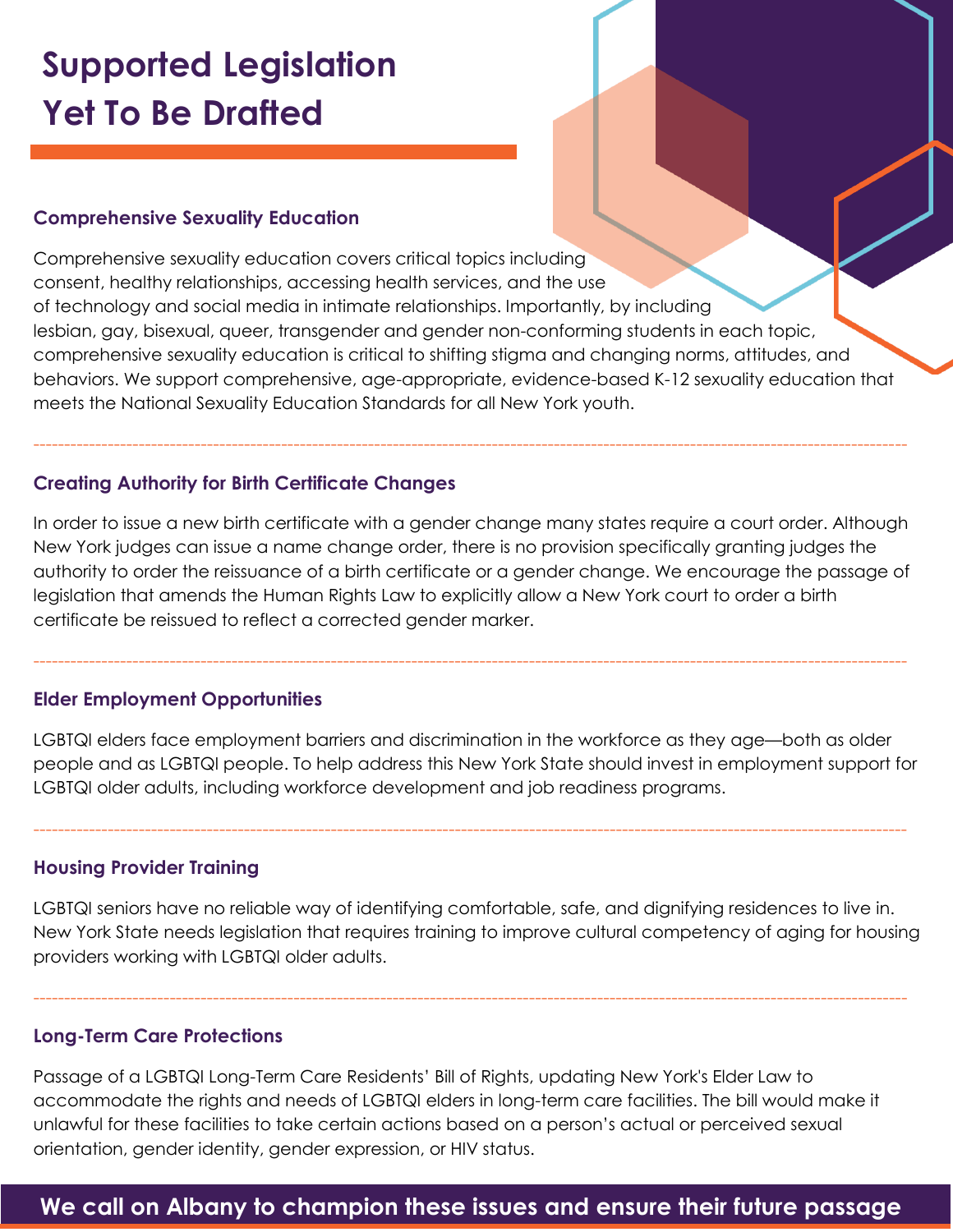